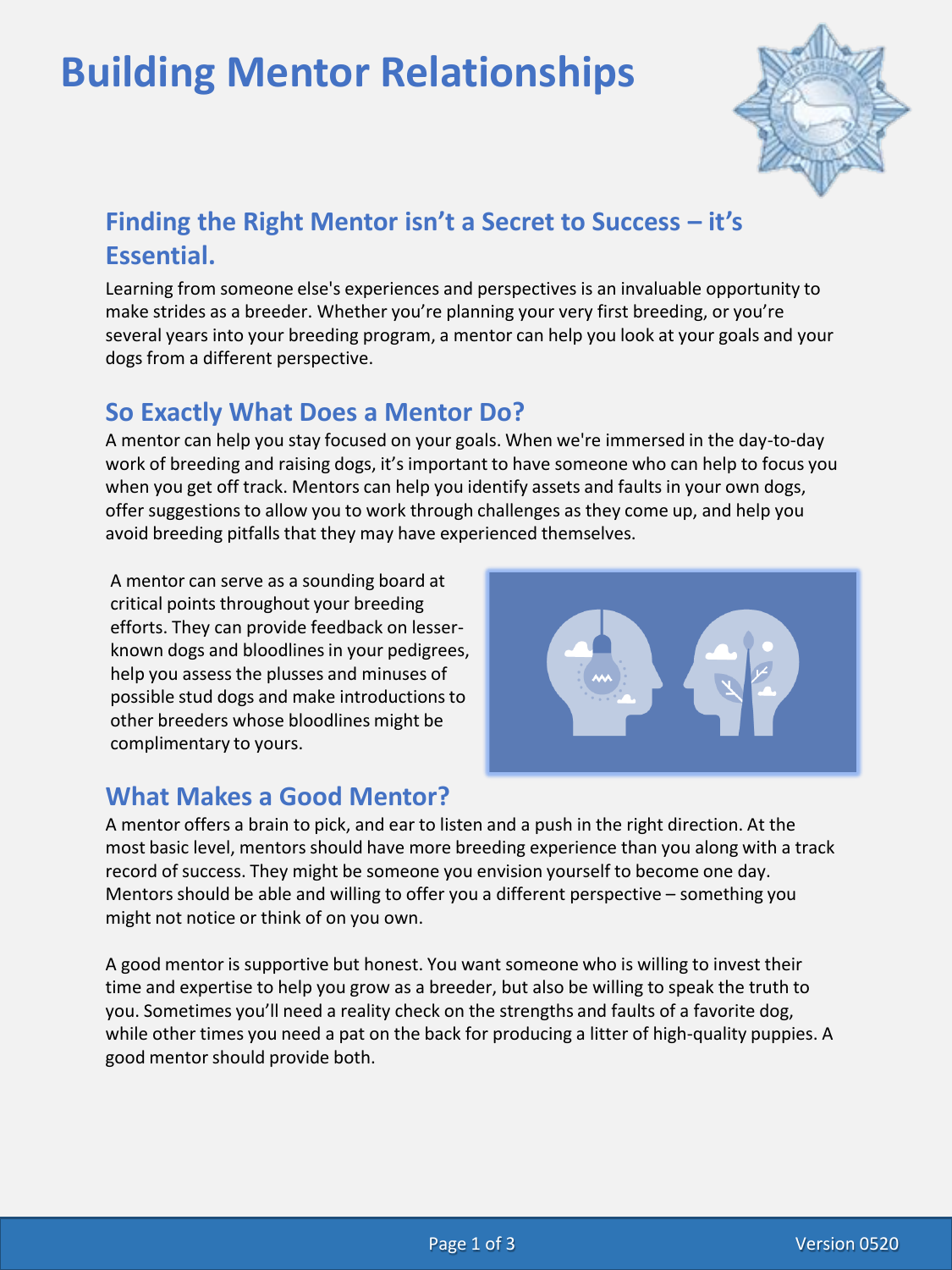# **Building Mentor Relationships, continued**





#### **What Are Your Goals?**

The first step to find a mentor is defining what you want to accomplish with your breeding program. Focus on the quality of your dogs vs wins you hope to achieve. Defining what you want will give you and your mentor a clear path forward. It may help to identify breeders whose dogs you admire, specific attributes of those dogs you want to put on your dogs, etc. as part of this process.

## **Ready to Find Your Mentor?**

While you may find a mentor in your same coat variety and size to start, be open to anyone in the breed if you feel their experience, accomplishments and approach can help you achieve your goals. Your mentor could be someone you already know, the breeder

of your foundation stock, someone who has dogs from the same family of dogs as yours, someone you see regularly at shows and whose dogs you admire (not necessarily in your same variety or size). All it takes is a little effort from you to grow that connection into an ongoing relationship.

The first contact is up to you, so make it a great one with a phone/video call or face to face conversation – don't hide behind a text or email. Explain that you're reaching out to see if they are willing to be a resource for you as you work toward the goals of your breeding program. If you're not getting a sense from the initial contact that it's not a good fit; bad timing, lack of interest, etc. move on to someone else. [The DCA list of approved mentors](http://www.dachshundclubofamerica.org/wp-content/uploads/2014/02/Mentors-2022.pdf) is a great resource.

If you've had a good initial conversation, and you think they can provide you the guidance you're looking for, get buy-in on a preliminary schedule of follow-ups. How often you speak is up to you and your mentor, but the goal is long-term, continued contact. While phone/video calls and in-person meetings are important, take advantage of texts, emails and social media to have regular, no-pressure interactions with your mentor- think about light things; interesting articles, book recommendations, etc. Be sure to not over do, or you'll come off as pushy. Never discuss important topics like planned breedings, pedigrees or stud dog options this way - save that for personal interactions.

*Debby Krieg, 2020*